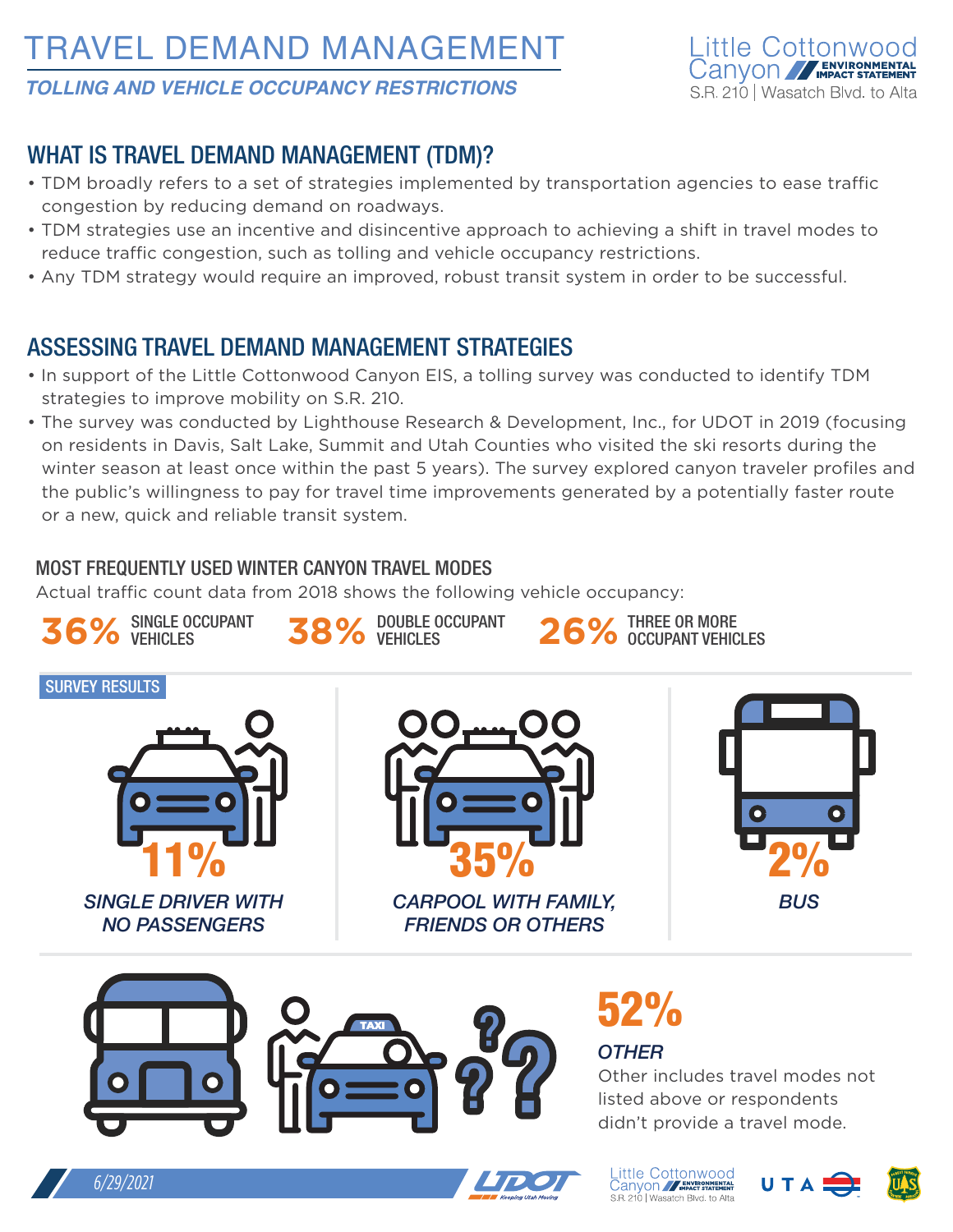# ESTIMATING MODE CHOICE - WILLINGNESS TO PAY SURVEY

### **SUMMARY**

The survey showed that overall, the majority of the respondents (54%) were willing to pay a fee for more-reliable travel times or improved transit service. The results also indicate that there is a demand among local canyon users for improved travel times and an openness for considering alternative transportation modes, but there is still a level of preference to continuing using a personal vehicle.



TDM strategies considered include tolls or congestion pricing, occupancy restriction and parking management. Results suggest that a winter peak-period fee of \$20 to \$30 per vehicle yields the highest potential for improving mobility.

## LIKELIHOOD TO SWITCH TO TRANSIT

61% of respondents who indicated they were extremely willing to switch modes were also willing to pay a higher price.



IMPORTANCE OF FASTER TRAVEL TIME 57% of respondents who indicated that faster travel was very important to them were also willing to pay a higher price.



#### IMPORTANCE OF PREDICTABLE TRAVEL TIME

55% of respondents who indicated that predictable travel time was extremely important to them were also willing to pay a higher price.

The survey results are exploratory in nature, and further tolling and revenue analysis is needed before implementing.







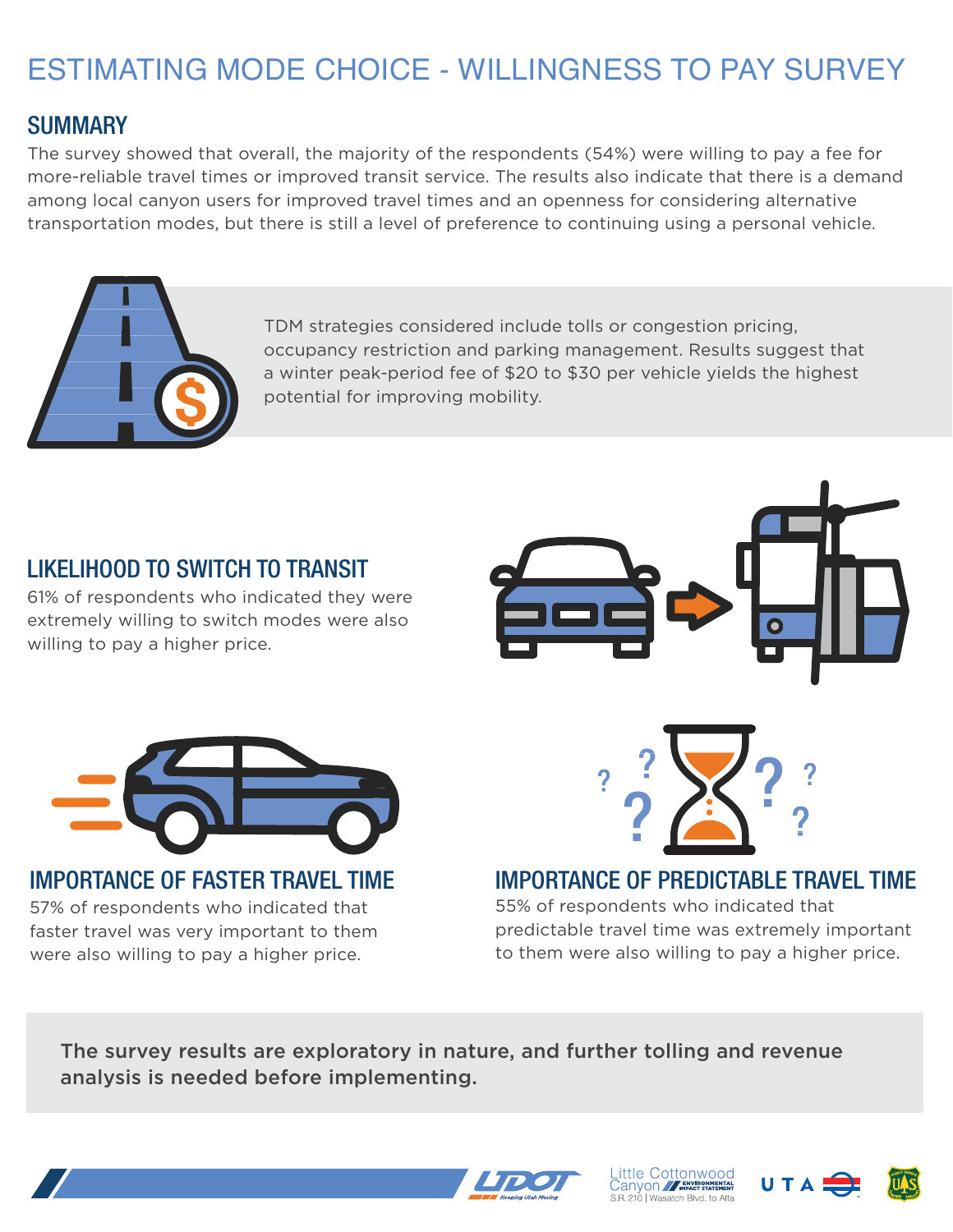# TOLLING OR VEHICLE OCCUPANCY RESTRICTIONS IN LITTLE COTTONWOOD CANYON

Tolling and vehicle occupancy restrictions would only be implemented during the winter on-peak use days when congestion levels are high. There are no plans to implement a toll or vehicle occupancy restrictions on S.R. 210 in Little Cottonwood Canyon outside of the winter ski season.

## TOLLING

With improved transit options (bus, gondola or cog rail), tolls during the ski season would make users of personal vehicles consider whether an added toll would make transit a better option. The exact amount of the toll has yet to be determined, but the toll could range from \$20 to \$30 for most vehicles during peak-periods, with possible variations based on the time of day and the day of the week. Tolling would be focused on the area of S.R. 210 around the ski resorts that would be served by the proposed transit in the action alternatives. Residents of Little Cottonwood Canyon, drivers of service vehicles and potentially resort employees would likely be exempt from paying the toll.



*I-15 toll lane*

## TOLLING CONSIDERATIONS

UDOT did consider low-income populations in how a toll would be implemented. Practicable measures to avoid or reduce the potential adverse effects would include:

- Subsidized transit service similar to the existing bus service with a reduced cost for use.
- Place the toll gantry below Snowbird Entry 1. This would allow all users including low-income populations wanting to recreate outside the ski resorts in the lower portions of Little Cottonwood Canyon to avoid having to pay the toll.
- Have the toll in effect only during the morning peak-period (7 a.m. to 10 a.m.), which would allow low-income populations to avoid paying the toll in the upper canyon by recreating after 10 a.m.

## VEHICLE OCCUPANCY RESTRICTIONS

Another form of congestion management would be to exclude certain vehicles from entering Little Cottonwood Canyon based on vehicle occupancy, requiring those users to take transit. With this implementation strategy, during busy ski days (typically Friday through Sunday and holidays), single-occupant vehicles would not be allowed in the canyon from 7 a.m. to 10 a.m. Occupancy readers or other enforcement strategies would be implemented to determine the number of vehicle occupants. Violators would be fined for violating the occupancy requirements. To avoid riding in a single-occupant vehicle, some single occupants might carpool, which would improve traffic conditions by reducing the number of vehicles in the canyon.